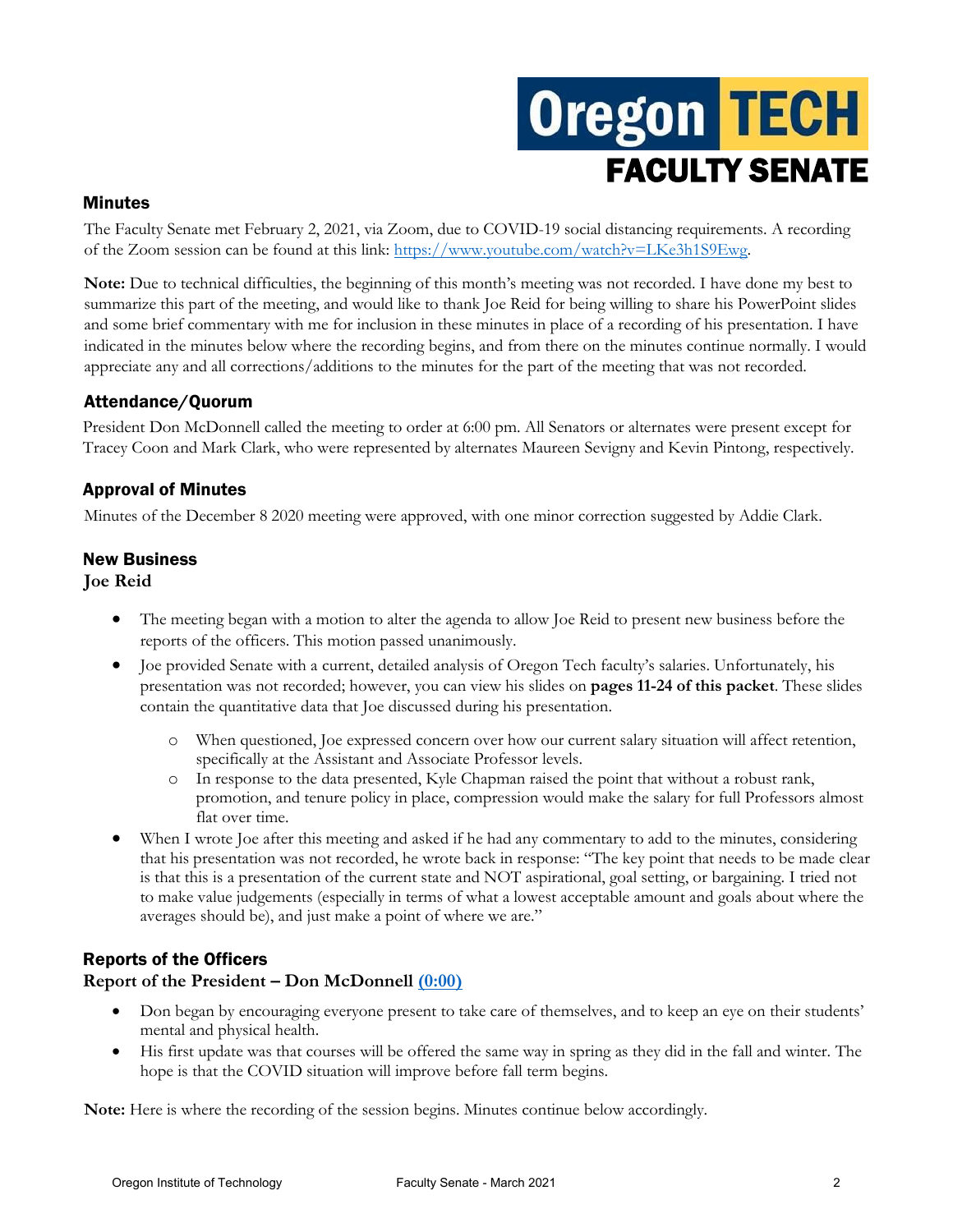- Don reported that at the request of Faculty Welfare, SenEx discussed the future of Welfare's current charge to review the tenure relinquishment policy. Ultimately, relinquishment was decided to be under the OT-AAUP bargaining team's purview currently, and the state of the policy will be decided via bargaining.
- We hired a new VPFA, and he will begin at Oregon Tech on March 1st.
- Don reminded the Senate that SenEx sent a letter to Dr. Naganathan in December, and then followed up earlier this month when it failed to receive a reply. This letter requested that the administration bargaining team's lead negotiator be replaced as a matter of faculty morale.
	- o Don noted that this request was made as an effort to improve faculty morale, and should not be seen as collaboration between the Senate and OT-AAUP.
- HECC is pushing forward with efforts to streamline transferability, both from community colleges to universities, and between universities. If you have any input on this matter, please contact your IFS representatives.
- Oregon Tech will be receiving \$4.3 million dollars from federal relief funds. \$1 million of this money is earmarked for student support.
- Don gave a report last Thursday to the Board of Trustees. He brought up a number of topics:
	- o Concern about the direction of Oregon Tech's culture.
	- o Concern about decisions being made that are contrary to the goal of quality course delivery.
	- o A request that going forward, when making decisions and communicating with others, we all consider the Rotarian "Four-Way" question model:
		- $\blacksquare$  Is it the truth?
		- Is it fair to all concerned?
		- Will it build goodwill and better friendships?
		- Will it be beneficial to all concerned?
	- o Concern about how faculty morale has been affected by the extended negotiation sessions.
- Don said that he has begun walking the halls of campus buildings with the Deans, and he has found this experience to be "enlightening," and plans to continue the practice.
- Don has confirmed that Dr. Naganathan plans to move his office to the new CEET building. He plans to follow up on this with Dr. Naganathan directly, and will report back.
- SenEx wants to collect data on faculty morale. To this end, Kyle Chapman will be meeting with SenEx to help them construct a survey to collect this data in a meaningful way.
- Don said that SenEx will continue to lead efforts to improve faculty morale, and to reimagine what Senate's purpose will be once OT-AAUP has taken over most of the work of advocating for faculty welfare. He hopes Senate's focus, at that point, can be more on academics and less on university politics.
- Questions?
	- o I commented to clarify that my concern with the rumor that Dr. Naganathan is taking space in the CEET building for a new office came from a place of wanting to see students' ability to use the building for educational purposes maximized.
	- o Lindy Stewart made the point that Senate's role hasn't changed yet because there isn't a union contract yet.
		- Don agreed, and expressed the hope that this transition can happen soon, and that it can be a positive one.
	- o Kyle asked Don how he thought his message to the Board was received.
		- Don felt that the more critical aspects of his message were not received well.
	- o Cristina Negoita thanked Don for being the voice of faculty in front of the Board.
- End of report.

#### **Report of the Vice President – Christopher Syrnyk [\(14:24\)](https://youtu.be/LKe3h1S9Ewg?t=867)**

- Christopher has heard from his constituents that they want SenEx to "share more" with the faculty. He said that SenEx does not try to hide what they're doing, but will try to communicate better in the future.
- The MarCoPa Executive Director search has been a success.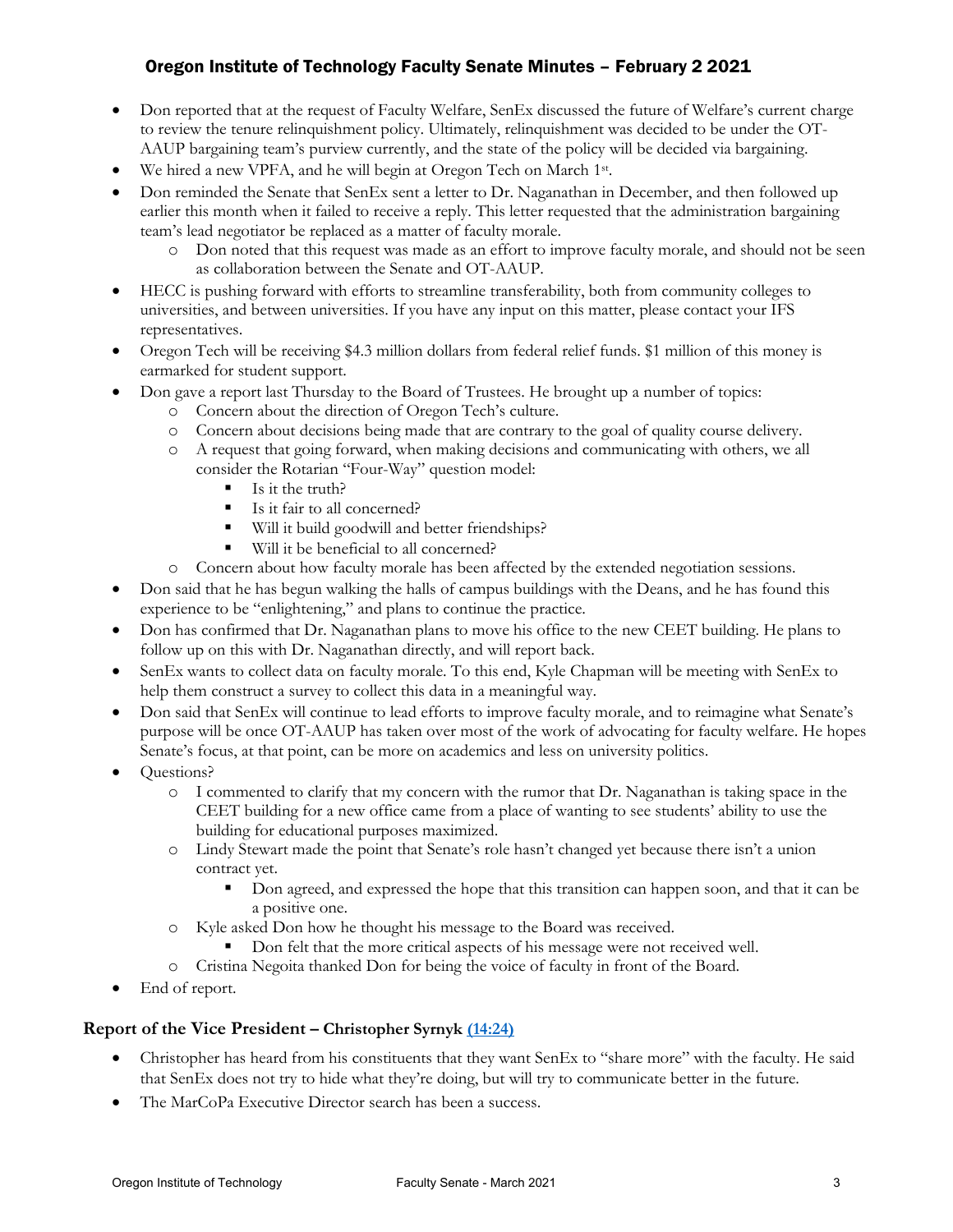- Christopher said that the delayed IFS ballot is his fault, but that it will be sent out via email this week.
	- $\circ$  Don said as a follow-up that he plans to send a letter to faculty this week, updating them on SenEx's activities.
- Questions?
	- o There were no questions.
- End of report.

## **Report of the ASOIT Delegate – Mason Wichmann [\(16:13\)](https://youtu.be/LKe3h1S9Ewg?t=973)**

- Mason was able to give a report to the Board, covering a number of things:
	- o Attempts to reestablish a connection with the ASOIT Portland-Metro group.
	- o Efforts to redevelop a lot of ASOIT's internal documentation.
	- o ASOIT's view on the current tuition-setting process.
- Questions?
	- o Ryan Brown asked for more details about Klamath Falls ASOIT's efforts to reestablish a relationship with Portland-Metro ASOIT.
		- Mason said that the groups have struggled in the past to establish a meeting schedule that both can stick to.
		- He also said that part of the problem is that both campuses share a constitution, but it doesn't serve both equally well.
	- o Don made a comment to make sure that the Portland-Metro ASOIT President attends Senate meetings in the future.
- End of report.

# Reports of the Standing Committees

#### **Faculty Rank Promotion & Tenure (RPT) – Monica Breedlove [\(18:19\)](https://youtu.be/LKe3h1S9Ewg?t=1099)**

• Monica said that RPT has not yet met this term, so there is no report.

#### **Faculty Welfare – Yasha Rohwer [\(18:32\)](https://youtu.be/LKe3h1S9Ewg?t=1112)**

- Yasha acknowledged Don's earlier point, that Welfare no longer has to consider its first charge.
- He said that the committee's last charge is "to figure out the status of welfare," and that that can't be done until a contract is decided upon.
- End of report.

#### **Academic Standards – Addie Clark [\(19:12\)](https://youtu.be/LKe3h1S9Ewg?t=1153)**

- Addie said that Standards has met once since the beginning of the term.
	- o Wendy Ivie was invited to this meeting to discuss the committee's remaining three charges, which deal with the waitlist policy, transcript evaluation, and the add/drop timeline.
		- As a result of this discussion, it was discovered that the transcript evaluation process was recently slowed down as the result of a software change in the Registrar's Office. This problem has since been fixed.
- Addie also said that the discussion about transfer equivalencies is being had in GEAC as well, and that this isn't an effort coming only from HECC, but also from the state legislature.
	- o She encouraged anyone with concerns to reach out to GEAC and/or the Registrar's Office.
- Questions?
	- o Maureen asked if the effort toward common course numbering also includes common credit counts.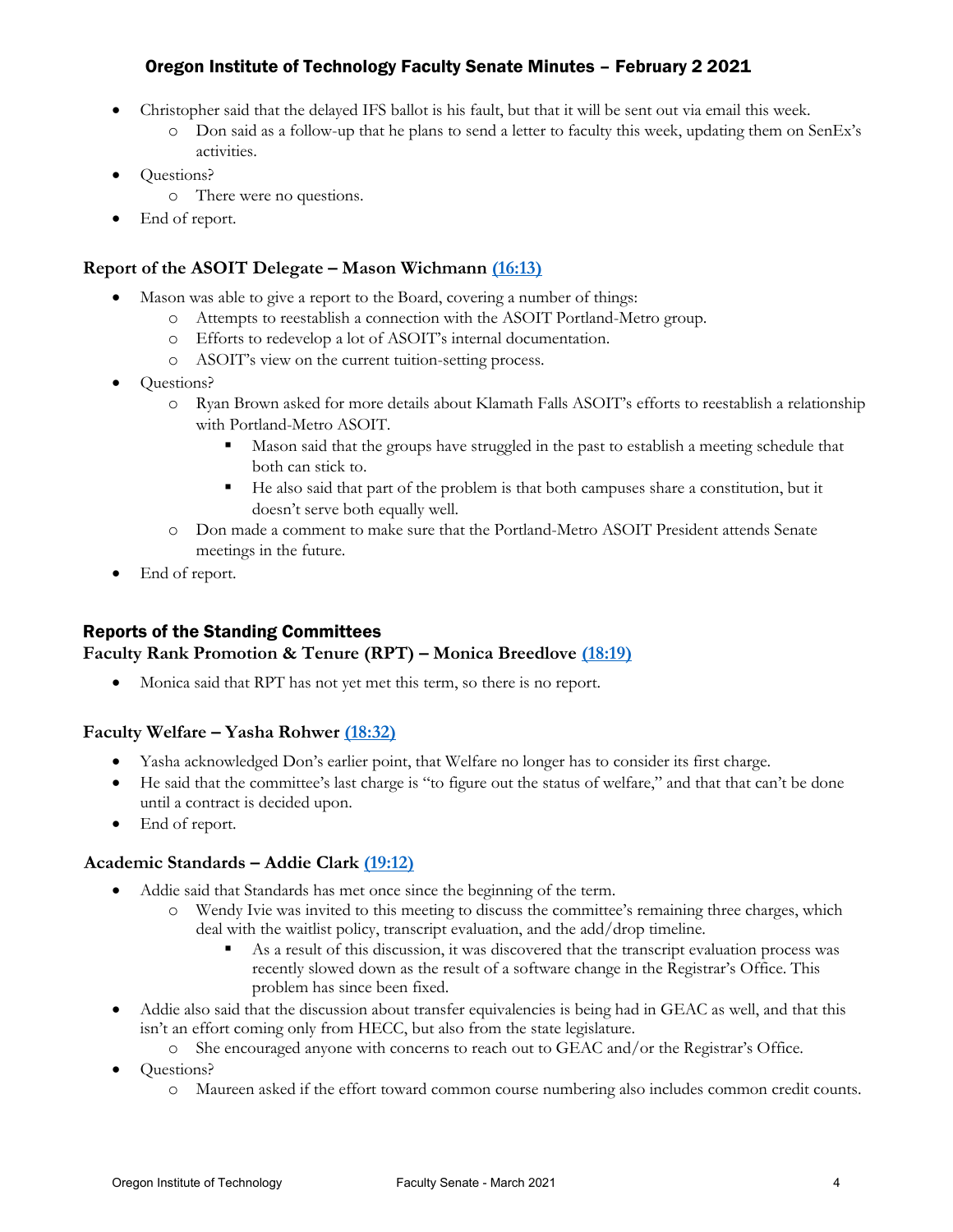- Addie replied that yes, it does. It's possible that the final version of the legislation won't require *every* course across universities to match in terms of course numbering *and* credit number, but it will likely require that many of them do.
- End of report.

## **Faculty Compensation (FCC) – Sean Sloan [\(24:10\)](https://youtu.be/LKe3h1S9Ewg?t=1450)**

- Sean said that FCC still needs to meet to discuss the data that Joe presented. They also need to discuss the possibility of updating the metrics used to analyze our salary data.
- Questions?
	- o There were no questions.
- End of report.

#### Reports of Special or Ad Hoc Committee

• Currently, there are no Special or Ad Hoc committees.

#### Unfinished Business

• There was no unfinished business.

#### New Business

• There was no new business.

## Open Floor

#### **Dibyajyoti Deb [\(25:22\)](https://youtu.be/LKe3h1S9Ewg?t=1523)**

- Deb reported on the Student Award process. Information regarding the Student Awards and the process by which you can nominate a student is described on the handout as included in the **[February Senate packet](https://oregontech.sharepoint.com/:b:/s/SenEx2020-21/ETQNqfESGfRJtXM6jjA5eMoBsClTTBmBcOMb3jC4PKVZXQ?e=vmZfkd)**.
- If you have questions or want more information, Deb suggested that you contact Rachel Winters.

#### **Kyle Chapman [\(27:28\)](https://youtu.be/LKe3h1S9Ewg?t=1648)**

- Kyle provided the DEI Committee's compliance report as part of the **[February Senate packet](https://oregontech.sharepoint.com/:b:/s/SenEx2020-21/ETQNqfESGfRJtXM6jjA5eMoBsClTTBmBcOMb3jC4PKVZXQ?e=vmZfkd)**.
- He said that the DEI Committee is planning to offer some workshops and organize some focus groups, so there will be more communication from the committee soon. If you are interested in helping out, there will be many opportunities to do so coming down the line.
- Questions?
	- o Cristina asked about talk around hiring a DEI Director.
		- Kyle said that he doesn't think that anything has been decided on this one way or another yet.
	- o Maureen stated her concern that part of "inclusion" should be making sure that the Portland-Metro campus is included the way the university is talked about: Oregon Tech isn't just the Klamath Falls campus. She suggested in particular that the phrase "across campus" is not inclusive.
		- Kyle said that this is something that the committee is aware of in general, and would like to get suggestions from faculty on how to change our vocabulary in the future.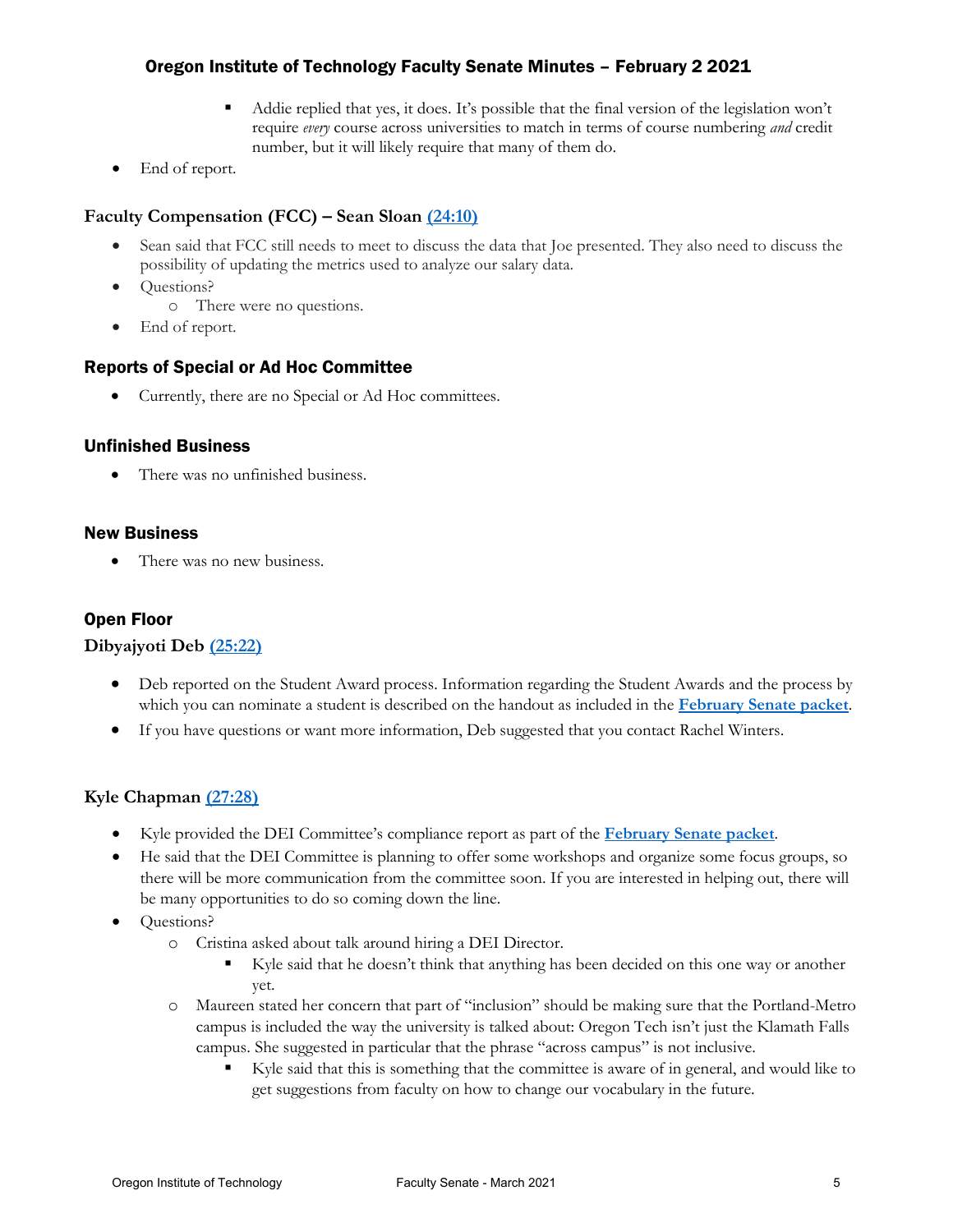- o Kevin Pintong spoke to a lack of feeling welcome as part of the university as an issue that's affecting both student and faculty retention.
	- In particular, he said that students and faculty have both left the Klamath Falls campus in response to racism and other forms of discrimination.
	- He also expressed concern that by being so behind the times on this issue, the Klamath Falls campus is opening itself up to potential lawsuits.
	- Kyle responded that Kevin's concerns are the kind of thing that the DEI Committee was brought into being to address.
- o Cristina asked if the DEI Committee is looking to take a baseline survey.
	- Kyle said that 2015 was the last time Oregon Tech did a campus climate survey, and two years ago there was a small survey that was sent out. The plan going forward is to use a standardized evaluation tool, the CECE, to poll Oregon Tech university members on a biennial basis.
- o Don took a question from the chat: will Oregon Tech be using the "Unlearn Movement" to address DEI issues?
	- Kyle isn't sure how or if the Unlearn Movement will be used.
- o Ryan took a moment to plug the International Youth Leadership Conference.
	- He encouraged people to get involved and participate.
		- Kyle agreed that this is the sort of thing that the DEI Committee wants to bring to the university.

# **Addie Clark [\(46:12\)](https://youtu.be/LKe3h1S9Ewg?t=2772)**

- Addie had a concern expressed by one of her constituents about communication to faculty when one of their students is in isolation because of COVID. In particular, how do we know when students are missing class because they are in isolation versus when they are missing class because they are just choosing not to show up?
	- o Don suggested that the lack of notification might be a HIPAA issue, but Kyle says that HIPAA would not apply in this instance.
		- Don said that SenEx will look into this.
	- o Terri Torres said that she has had experience with students who have directly notified her that they tested positive for COVID, and it is her understanding that when a student tests positive, everyone else in the class would be told.
		- Don said that SenEx will look into this also.

# Report of the Provost – Dr. Joanna Mott  $(51:25)$

- Dr. Mott began by thanking Kevin for his earlier comments.
- She also just emailed Erin Foley in response to Addie's and Terri's concerns above.
	- o Erin wrote back to say that she will notify faculty upon request of the affected student. Sometimes, students will notify faculty on their own, so there's no need for Erin to send out a notification in that case.
		- Terri asked for a verification that affected faculty and students are being notified when a student gets a positive COVID test.
			- Dr. Mott verified this, and said she would follow up with Erin to get this communicated more clearly to faculty.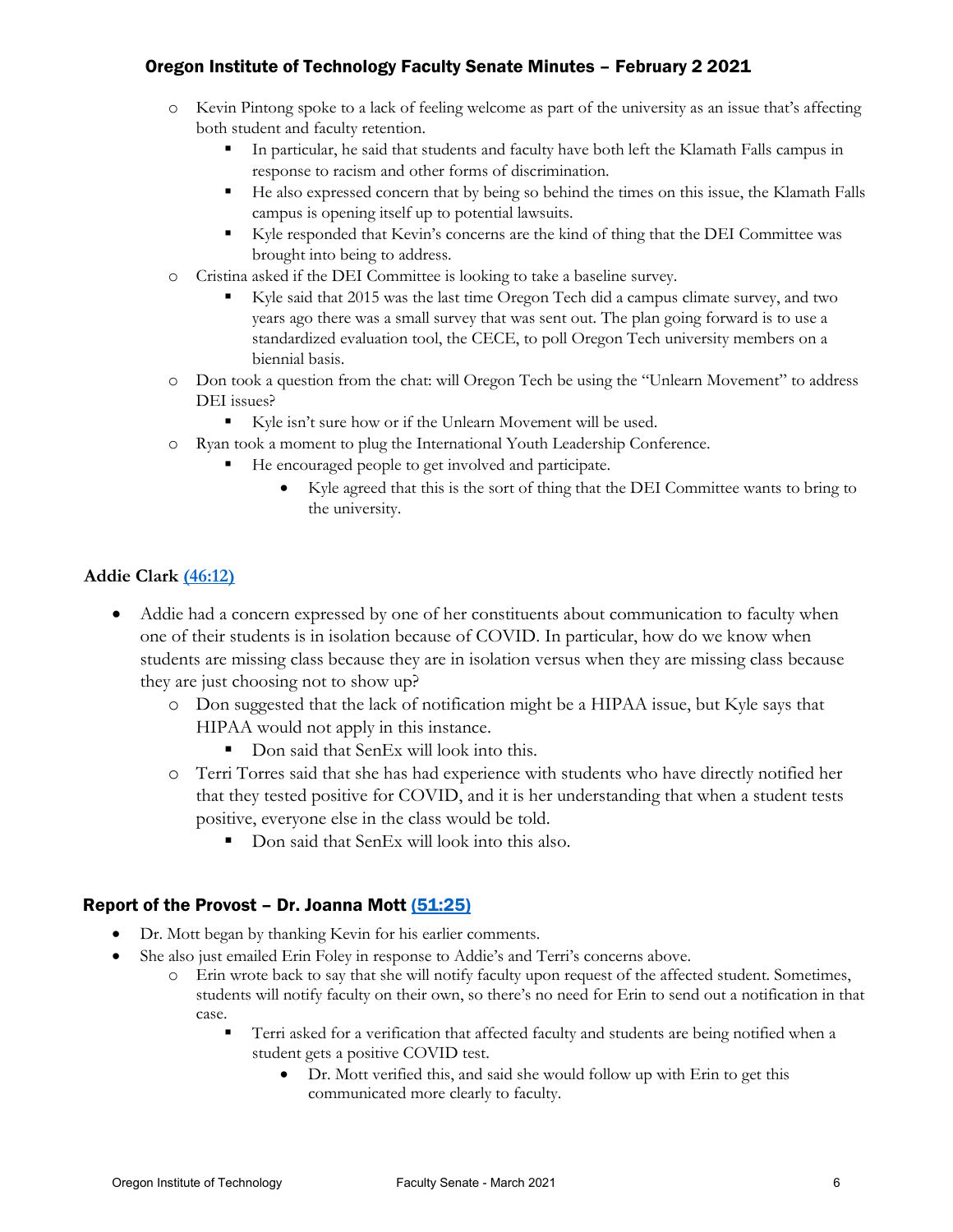- Dr. Mott thanked everyone for being vigilant and careful as COVID wears on.
- She said that there are currently a number of legislative bills that could potentially affect the university, the most significant of which is the transfer bill that Addie discussed earlier.
	- o There has been a lot of discussion to find a way to come up with a version of the bill that is logistically reasonable without eroding its efficacy.
		- She also said that if Senate has concerns about this bill and its potential impacts, the best route for expressing those is through our IFS representation.
			- There might be requests for information going out to individual faculty in the future; Dr. Mott said that if these requests have short deadlines to have patience and that your input is appreciated.
- Thanked the group of faculty who presented to the Board from the Academic Quality and Student Success Committee.
- Currently, the plan for spring term will be the same as fall and winter terms. Tentatively, the plan is to schedule fall term in the same way that we scheduled *last* spring.
- Dr. Mott says that the budget build is just getting started. There remains a lot of uncertainty around the budget, for the expected reasons.
- The Tuition Recommendation Committee and FOAC have started meeting.
- Dr. Mott seconded Don's earlier comments about the incoming VPFA.
- Enrollment was flat overall this fall. This is better than the other Oregon regional universities. There will be more information to come soon.
- The deadline for sabbatical requests just passed for the year. There were no new requests, though three faculty deferred until next year.
- Equipment requests have been received by the Deans, and responses will be coming soon.
- Dr. Mott said that Carrie Dickson has collated the responses to the supplemental questions that were added to the fall student evaluations.
	- o She shared some of these results (at the university level, but not the department level) during the meeting, but did not provide them for inclusion in this packet. For the sake of (relative) brevity, I am not typing the results directly into the minutes.
		- When concluding her report of the findings, Dr. Mott said there was still more analysis of the data to be done before it could be presented more fully.
- Questions?
	- o Addie asked if the fall academic calendar would be altered this coming year in the same way that it was for this past year.
		- Dr. Mott said that that decision hasn't been made yet, but that she suspects that the calendar will go back to normal next year.
	- o Addie made the point that the sample size of respondents to the supplementary evaluation questions is small, and wondered if that is being taken into consideration when the data is interpreted.
		- Dr. Mott said that yes, this will be considered when interpreting the data.
	- o Joe asked if there is an effort to follow up with students who reported struggles with issues like food insecurity.
		- Carrie responded that this is difficult to do because the survey didn't collect any personal identifiers.
		- Kyle said that CampusLabs has previously said students' individual information can be provided upon request.
			- There was no clear answer provided about whether this is actually possible or not.
				- o Andria Fultz suggested that if you have a concern about a particular student, you can use the Student Early Alert System on TechWeb.
	- o Terri asked if Dr. Mott had any recommendations based on the supplementary questions' results.
		- Dr. Mott once again expressed concern about particular departments that seemed to be struggling.
	- o Terri asked if Dr. Mott was going to be moving to the CEET building.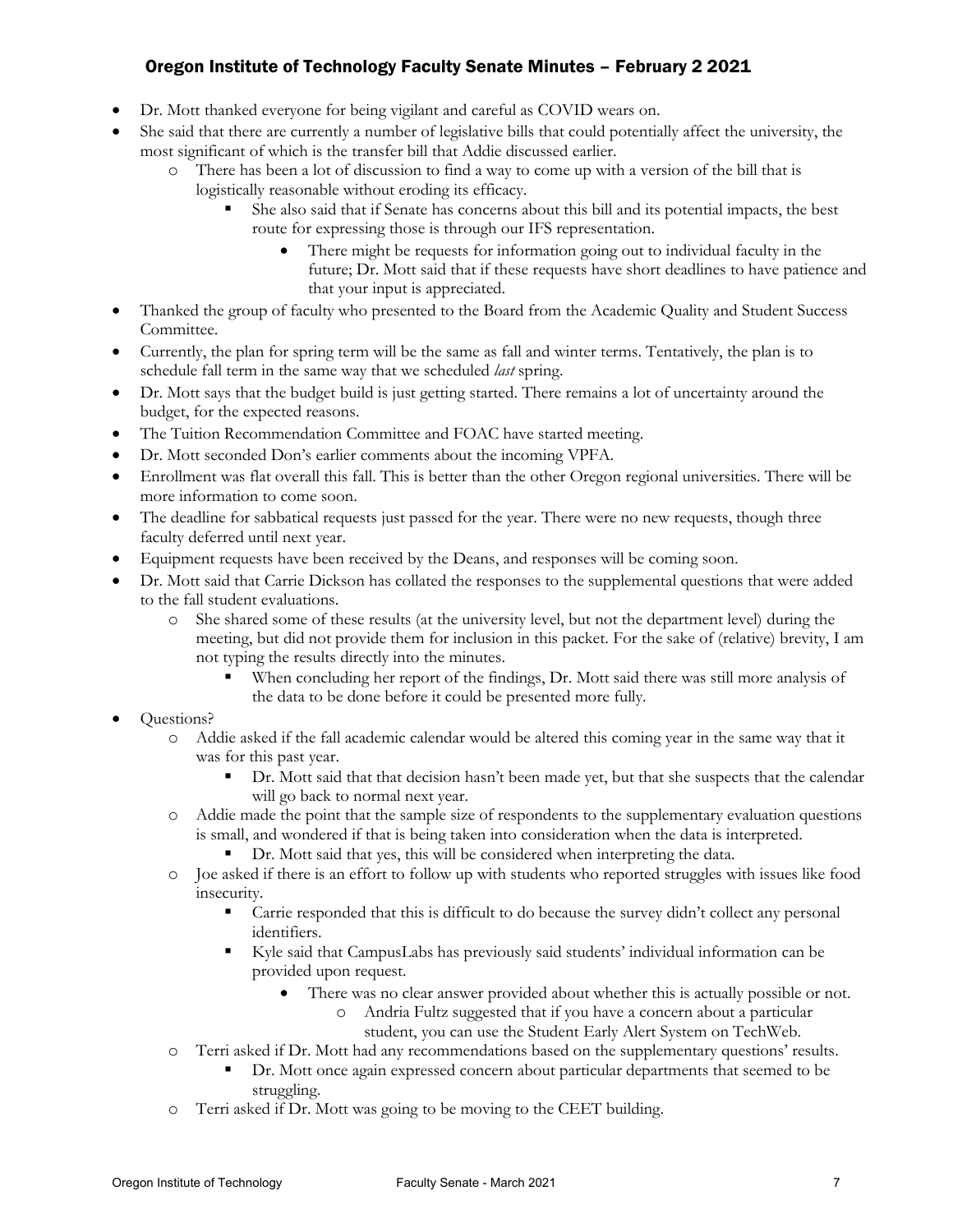- Dr. Mott said no, she isn't moving.
- o Terri also asked to clarify that next term will not be *exactly* the same as winter term, because we won't be starting with two remote weeks.
	- Dr. Mott also verified this.
- o Terri asked how the initial round of COVID money was spent, and how the *next* round of COVID money can be spent.
	- Dr. Mott said that the most important thing at first was to prepare classrooms for COVIDsafe instruction, so much of the initial money went to classroom renovation and IT. There was also a significant investment in PPE and cleaning supplies.
		- The CARES Act site provides a detailed breakdown of how the money was allocated; Dr. Mott suggested that Terri reach out to Stephanie Pope for more details.
	- The "new" CARES money isn't divided up by division, so it will be allocated based on "what the needs are for the institution in terms of COVID costs."
- o Terri asked if departments can send suggestions on how the new money might be spent.
	- Dr. Mott replied that yes, departments should send suggestions.
- o Terri asked if we are going forward on the track renovation project.
	- **•** Dr. Mott said she doesn't know much in terms of details, but yes the project is going ahead.
- o Terri also asked if Dr. Mott still intends to develop an in-house leadership training program. She said yes, it's something that's still on the table, but hasn't happened yet.
- o Lindy asked that now that ATAC has been dissolved, if their work is going to be done by another committee, or if that committee will be reinstated.
	- Dr. Mott didn't have an immediate answer, but will look into it.
- o Cristina asked if we are still trying to hire a grant writer.
	- There was a search this fall, but apparently the finalist backed out after not being willing to move to Oregon. The position will be reposted in the future.
- o Lindy asked about the Associate Dean position(s).
	- Dr. Mott said there's currently no funding and those lines have been cancelled.
- End of report.

# Report of the President's Council Delegate – Don McDonnell (1:31:29)

President's Council has not met, so there is no report.

# Report of the Association of Oregon Faculties (AOF) Representative - Mark Clark [\(1:31:36\)](https://youtu.be/LKe3h1S9Ewg?t=5496)

Mark Clark was not present, so there was no report.

#### Report of the Inter-institutional Faculty Senate (IFS) Representative – Lindy Stewart [\(1:31:50\)](https://youtu.be/LKe3h1S9Ewg?t=5510)

- Lindy gave the report this month because Mark Clark was not present.
- IFS did meet since the previous Senate meeting.
	- o They met with the Legislative Action Team representatives.
		- The first revenue forecast is going to come out on February 24<sup>th</sup>.
		- They are looking at GED scores, and how those are used for placement.
		- They are advocating for more funding for higher ed.
	- o They also met with state senators and representatives.
		- Most of this discussion dealt with the bill requiring common course numbering that has been brought up a few times during this Senate session already.
		- Senator Dembrow is also working on a bill to extend healthcare to part-time faculty.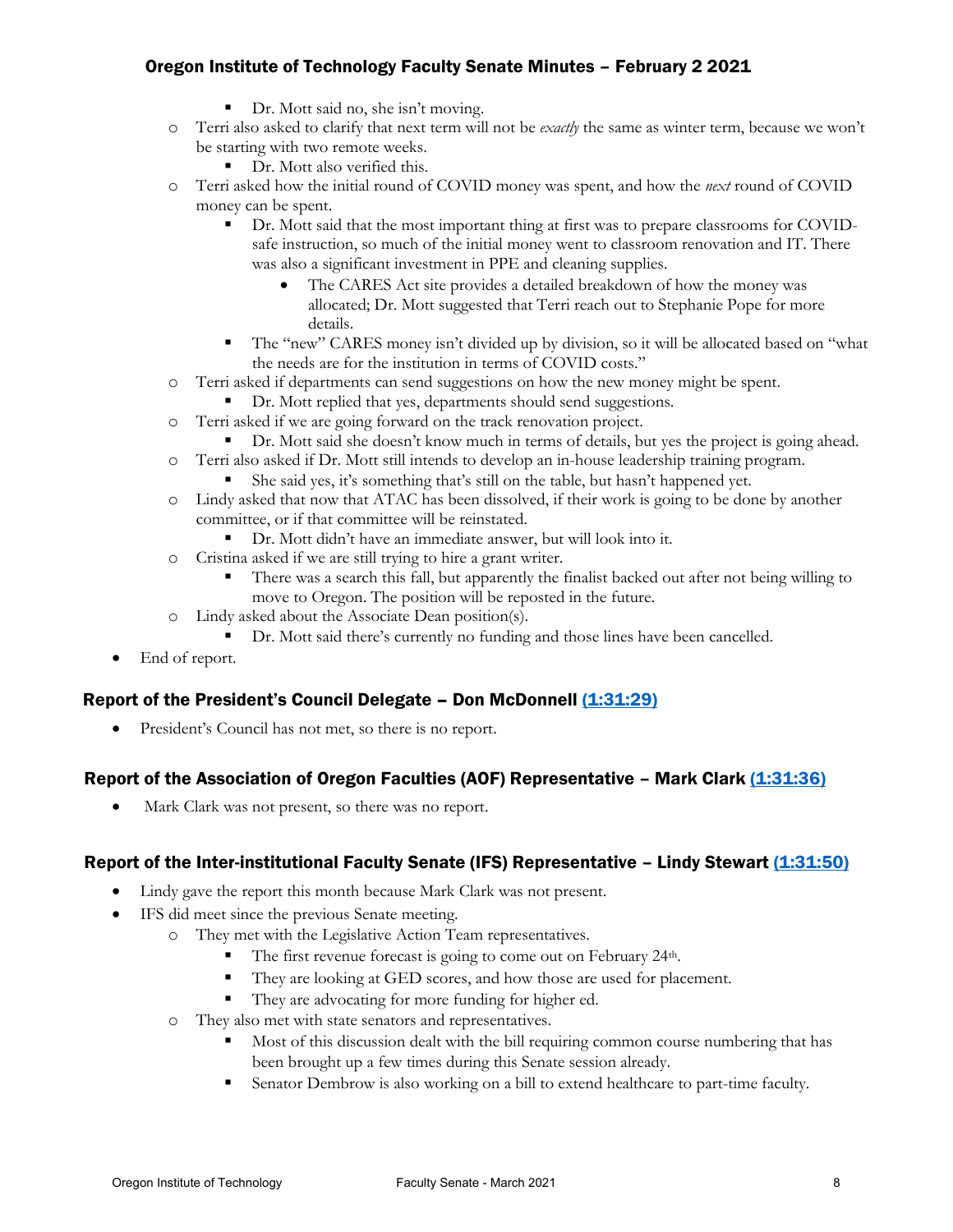- Representative Alonso Leon is also working on a Student Voices bill, which would ensure that students are being supported when pursuing post-secondary education.
- o IFS concerns:
	- The common course numbering bill.
		- IFS has been invited to attend weekly meetings with Senator Dembrow about this.
		- Dembrow wants to see every course at 200-level and below fit into the common numbering scheme.
		- The Transfer Committee composition has been determined.
	- Lindy described a timeline for future meetings, and for the conclusion of the implementation of common course numbering; details have been omitted for the sake of brevity, please see the video.
	- IFS recommended that the Transfer Council meet with universities' union leadership as part of this process.
- o Lindy said that a takeaway from Dembrow's perspective is that students who transfer are much less likely to graduate than students who don't.
- Questions?
	- o Maureen asked Lindy for the Senate bill number.
		- It is  $\#233$ .
	- o Maureen also asked if there is going to be funding made available to universities to implement this change.
		- Lindy said this hasn't been considered yet.
	- o Maureen asked if there has been discussion about how this new numbering will mesh (or not) with existing MTMs.
		- Lindy replied that she assumes this will come up later as part of the conversation.
	- o Don asked what "MTM" stands for.
		- "Major Transfer Maps"
	- o Dr. Mott weighed in to explain that the common course numbering bill is perhaps a "new" way to make transfer easier, since the MTM effort seems to have stalled.
- End of report.

# Report of the Fiscal Operations Advisory Council (FOAC) Representative – Christopher Syrnyk [\(1:44:45\)](https://youtu.be/LKe3h1S9Ewg?t=6285)

• FOAC has not yet met this year, so there is no report.

# Report of the Administrative Council Delegate - Brenda Campbell [\(1:44:57\)](https://youtu.be/LKe3h1S9Ewg?t=6297)

- Brenda says that Administrative Council has prioritized their goals throughout the year and they continue to work toward them. In particular:
	- o They have conducted a professional development program on "smart goals." This was well attended and received.
	- o They are collaborating with HR this month on a book discussion group, on the book *Burnout*.
	- o They began an initiative to welcome new administrative and unclassified hires to Oregon Tech this is retroactive to those who have been hired since September.
	- o They are working with Student Involvement and Belonging to promote events for Black History Month.
	- o They are hosting an "agenda-free" social time on February 4th at 10am, and faculty are invited.
- Questions?
	- o Don asked if faculty are welcome to Administrative Council-sponsored events.